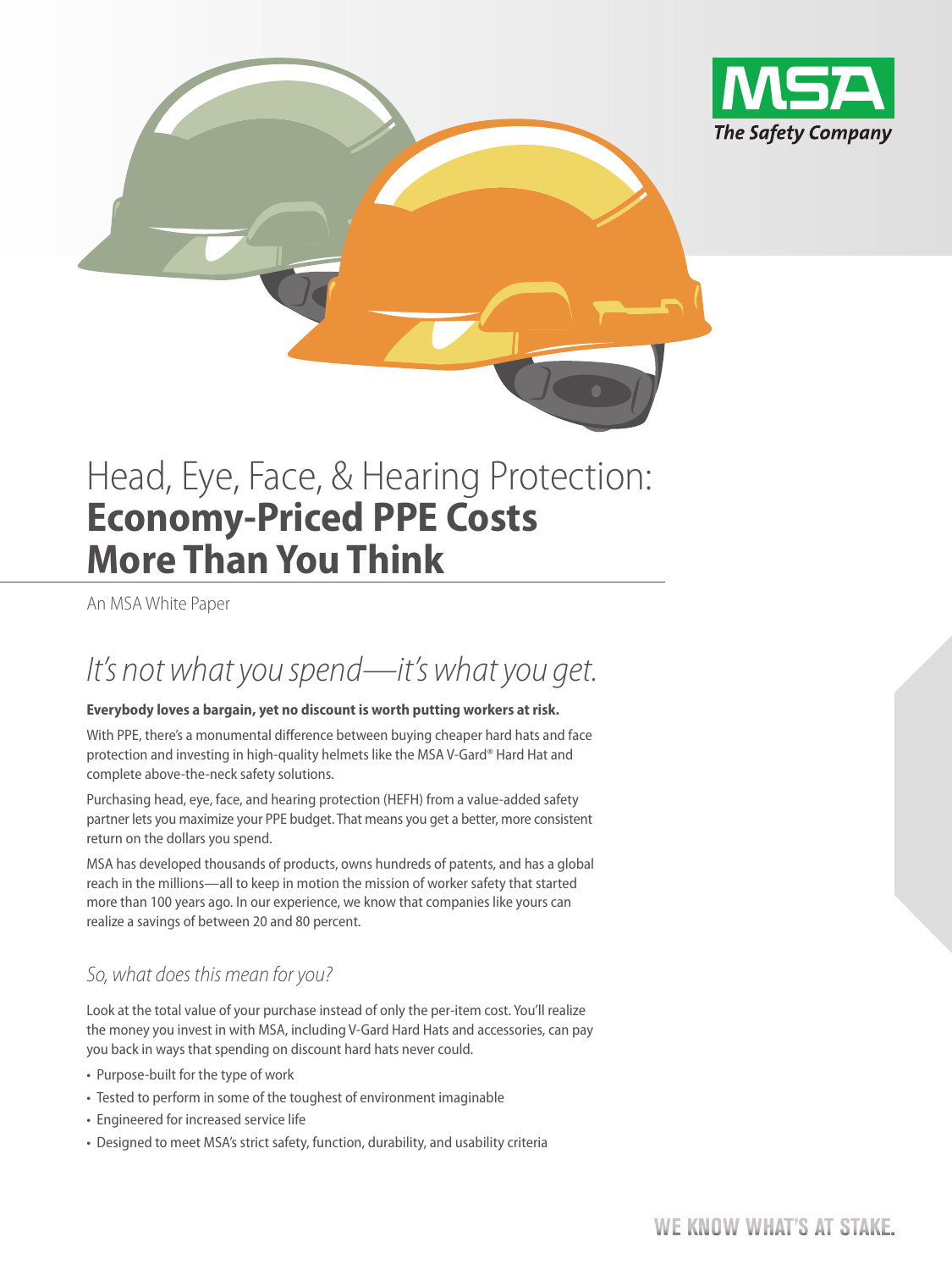# HEFH PPE Purchasing Checklist

Even if you factor in the initial savings provided through bargain brand PPE, it may in fact equate to larger and potentially extreme costs over the life of the hard hat. Use this pre-purchase checklist when selecting your PPE.

#### **EXAMINE THE QUALITY**

There's a reason MSA is known worldwide as "The Safety Company." It's because we harness precision engineering to craft high-quality safety products to help people across the world work safely in their environments. Quality materials and construction mean better durability and a longer wear life. The MSA V-Gard Hard Hat is the #1 Hard Hat for a reason.

### **WILL WORKERS WEAR IT CONSISTENTLY?**

If it's not comfortable, workers will find an excuse not to wear it. That's unsafe and not compliant and could lead to serious injuries. The MSA V-Gard Hard Hat provides superior comfort through our Fas-Trac® III Suspension, in fact in a blind study conducted by MSA the Fas-Trac III Suspension was chosen 92% of the time of the competition. With features like an adjustable nape strap for increased balance and stability, flush suspension tabs to help eliminate compression headaches, integrated perforated sweatband for added cushioning and sweat management, nape strap cushioning to increase airflow, retention and prevent hair pulling, the Fas-Trac III Suspension helps to keep the worker comfortable while getting the job done.

### **CHECK ITS PERFORMANCE RATING**

Every application is different, so every piece of safety equipment must be, too. Whether it's welding, grinding, cutting, or operating heavy machinery, MSA has a range of solutions that helps you protect the worker for the job at hand.

#### **LOOK UNDER THE PROVERBIAL HOOD**

PPE needs to work, and it needs to last, even in tough environments. UV inhibitors in our colorant are designed for and tested against some of the harshest environments, for five years of outstanding performance.

#### **WHAT IS IT TESTED TO?**

MSA V-Gard Hard Hat is: SEI third-party tested | ANSI and CSA Certified to every optional criteria available | 100% lot tested. As evidence of our commitment to quality, MSA also maintains ISO 9001 quality management system registrations at major production and service locations.

### **LOOK AT TYPE & SIZING OPTIONS**

The MSA V-Gard Hard Hat offers the widest range of options on the market, 3 different shell sizes, 3 different suspension sizes, and 5 different suspension types helping to ensure a proper fit for a wider range of head sizes in a wider range of applications. Our suspensions also feature continuous weave webbing that self-adjusts to the contours of the wearer's head providing a custom fit. Plus, we offer 13 different styles of shell including Type I and Type II, front brim and full brim, the V-Gard GREEN Hard Hat the world's first and only hard hat made from renewable resources, venting options to help reduce heat stress, and more.

#### **DETERMINE THE "COOL FACTOR"**

Today's workers want to look as good as they feel in their PPE. The MSA V-Gard Hard Hat offers 27 gloss color options, 10 matte color options and can color match thousands of others. We offer Logo Express and personalization capabilities with second to none turnaround and quality.

### **EXTRAS, EXTRAS?**

Alone, a hard hat is good, including accessories for the job at hand, even better. MSA offers more than 100 accessories designed and tested specifically to attach to our V-Gard Hard Hat to ensure optimal performance.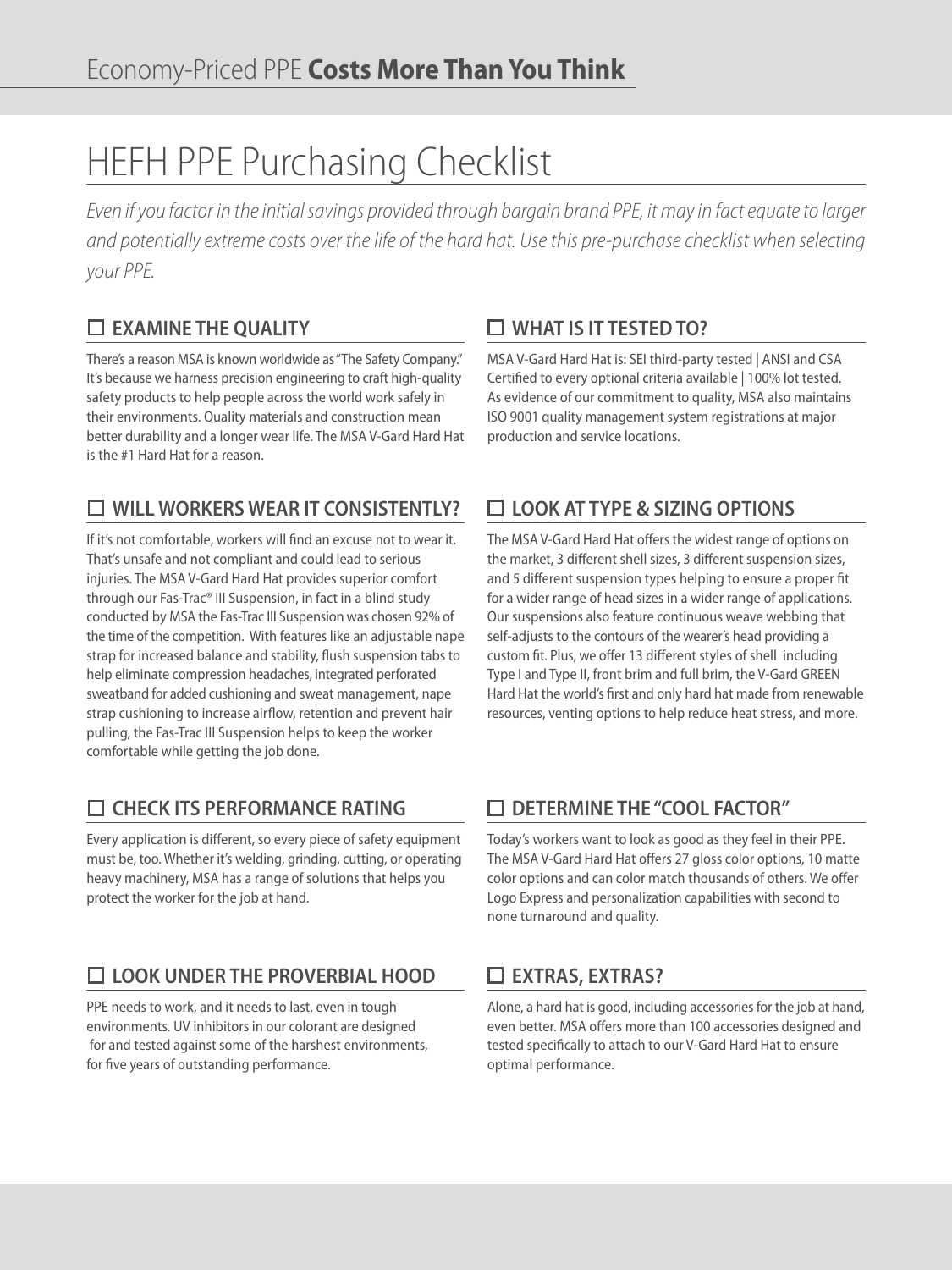

# Benefits of Full-Solution HEFH Protection

It's a simple fact: The safest PPE won't do any good if workers won't wear it. And they won't wear it if it looks ugly or disposable, feels uncomfortable or awkward, and performs subpar or haphazardly. While the initial savings of the bargain brand might be intriguing, that small savings can be quickly outweighed by increased replacement costs, worker dissatisfaction, or even worse. The MSA V-Gard Hard Hats not only protect heads—they help to save lives. And there's no price you can put on that.

#### **Get More Value with MSA**

While it's tempting to buy cheaper head, eye, face, and hearing protection, you may be sacrificing quality, performance, and service life. Let the company with more than 100 years of safety experience help you take head, eye, face, and hearing protection to a higher level.



At MSA, premium stands for high-quality materials, durable construction, maximum comfort, and long wear life at a competitive cost.



We're continually improving the look, fit, and performance of our PPE with options and details like personalization and matte finishes.



We design everything to work together, so it's simple and cost-effective to switch, swap, and customize.



MSA is a leader in the industry, manufacturing cutting edge products because we listen to the workforce. MSA is unfailingly committed to hearing what our customers have to say so we can create new, and improve existing, PPE.



MSA has a vast network of distributors and a dedicated team of customer service professionals who are at the ready to provide help, advice, and guidance when, where, and how you need it.